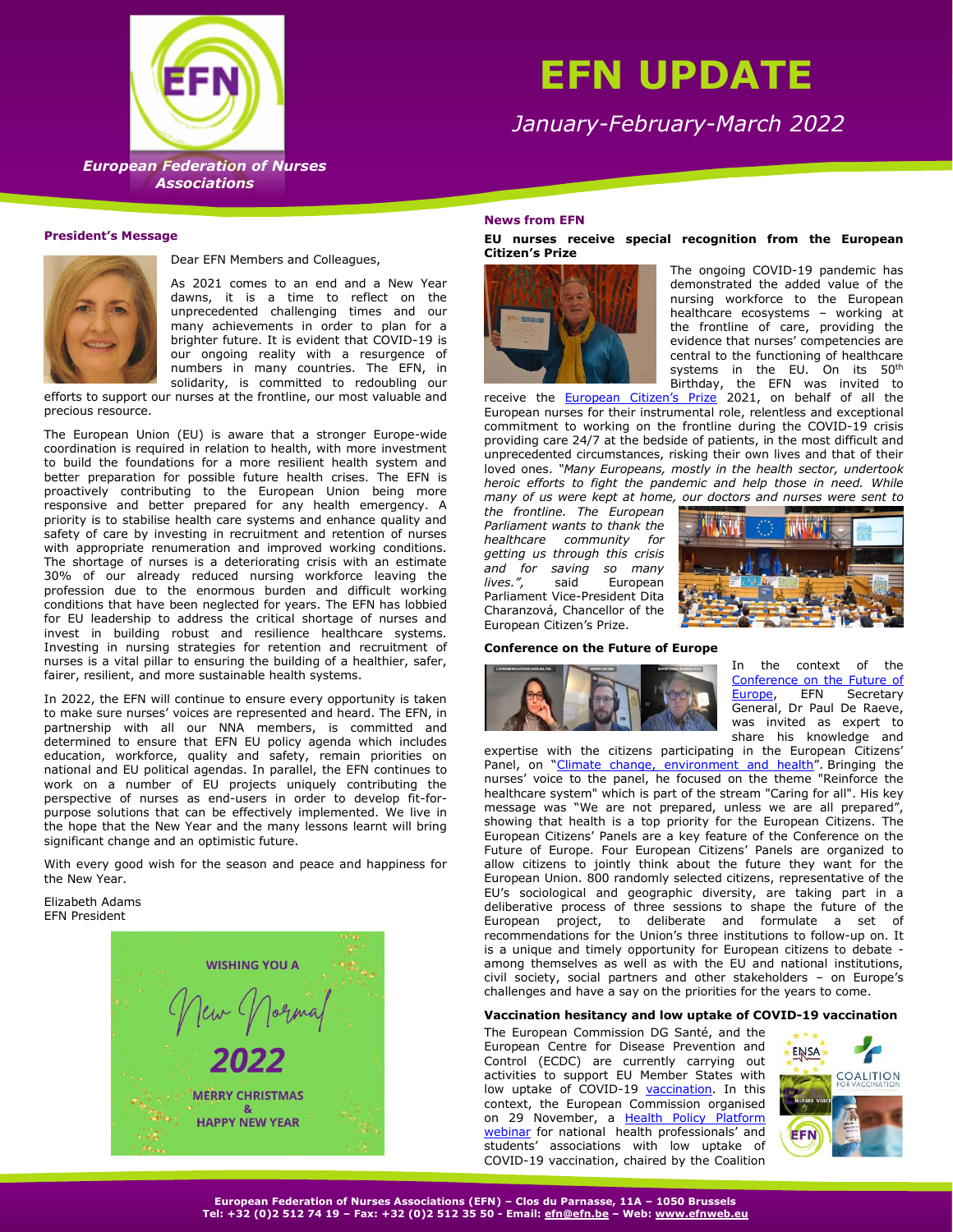for Vaccination (lead by EFN, CPME, PGEU). The webinar was organised to understand the students in EU Member States with relatively low uptake of COVID-19 vaccines and explore options for support. The EFN Members from Bulgaria, Czech republic, Estonia, Latvia, Lithuania, Poland, Romania, and Slovakia, countries that have low COVID-19 vaccination coverage and are currently in a particularly difficult situation, also in terms of pressure on healthcare systems, as well as ENSA (the nursing students association), shared their experience at national level regarding vaccine hesitancy, and gave some tips on how the European Commission could help support healthcare professionals in addressing it. The National Nurses Associations have been largely side-lined in the Recovery and Resilient Facility process, while the national plans are there to build resilience and to combat the ongoing and future pandemics. Elizabeth Adams, EFN President, stated that it is key to build resilient nursing workforce in the countries concerned. 30% of the nurses left the nursing profession. This is alarming, especially in eastern Europe where there was already a brain drain.

## **WHO High Level Experts Meeting on Quality of Care**



On last 2-3 December, the [WHO European Centre](https://www.euro.who.int/en/media-centre/events/events/2021/12/whoeurope-meeting-of-minds-on-ensuring-quality-of-care-post-covid-19) of [Excellence,](https://www.euro.who.int/en/media-centre/events/events/2021/12/whoeurope-meeting-of-minds-on-ensuring-quality-of-care-post-covid-19) created in April 2021, to support Member States' efforts to build safe, quality, effective and resilient health systems at

the heart of post-COVID-19 strategies, organised a First "[Meeting of](https://www.euro.who.int/en/media-centre/events/events/2021/12/whoeurope-meeting-of-minds-on-ensuring-quality-of-care-post-covid-19)  [Minds"](https://www.euro.who.int/en/media-centre/events/events/2021/12/whoeurope-meeting-of-minds-on-ensuring-quality-of-care-post-covid-19)- a High Level Experts Meeting on Quality of Care in the WHO European Region in the post-COVID-19 era. The event was an opportunity to deliver concrete, action-oriented proposals in order for quality of care to be placed at the centre of achieving Universal Health Coverage in the WHO European Region Member States and beyond, and to discuss on the principles of new quality of care initiatives for the transformation of health systems and health promotion, prevention and protection cultures in the post-COVID-19 era. Invited as keynote speaker, Paul De Raeve, EFN Secretary General, shared EFN best practices on [violence against nurses](http://www.efnweb.be/wp-content/uploads/EFN-Report-on-gender-and-profession-based-violence-against-nurses-September-2021.pdf) stressing the importance of the [Biological Agent](https://anyflip.com/eumpx/qfgb/) Directive 2020/739 and the importance of the [Recovery and Resilience Plans](https://ec.europa.eu/info/business-economy-euro/recovery-coronavirus/recovery-and-resilience-facility_en#national-recovery-and-resilience-plans) implementation connected to the [European Semester.](https://ec.europa.eu/info/business-economy-euro/economic-and-fiscal-policy-coordination/eu-economic-governance-monitoring-prevention-correction/european-semester_en) We need a resilient nursing workforce, if not, systems will collapse! Covid-19 has shown the weaknesses and shortcomings of health systems and the need to create a more robust and resilient healthcare ecosystem capable of addressing future health crises. In this context, the role of nurses is vital to build a robust healthcare ecosystem able to ensure equity and high-quality care to patients.

#### **News from the EU**

#### **European Commission Work Program 2022**

The European Commission has adopted its [2022 Work Program,](https://ec.europa.eu/info/publications/2022-commission-work-programme-key-documents_en) designed to rebuild a post COVID-19 Europe, and which defines an agenda for the next steps towards post Covid-19 Europe that is greener, fairer, more digital and more resilient. As part of the actions to address the challenges ahead



and put the necessary building blocks in place for a better future for all Europeans, the main points of the programme are the European Green Deal; A Europe fit for the digital age; An economy that works for people; A stronger Europe in the world; Promoting our European way of life; and A new push for European Democracy.

#### **State of Health in the EU: 2021 Country Health Profiles and Companion Report**

In the context of the [State of Health in the EU,](https://ec.europa.eu/health/state/summary_en) the European Commission has now published the Individual [2021 Country Health](https://ec.europa.eu/health/state/country_profiles_en)  [Profiles,](https://ec.europa.eu/health/state/country_profiles_en) adapted to the context and specificities of each EU country, which assess the strengths and challenges in their respective health systems, and the [Companion Report](https://ec.europa.eu/health/state/companion_report_en) that showcases some of the most significant trends in the transformation of health systems in the EU.

## **Recovery & Resilience Scoreboard**

In the context of the [Recovery & Resilience Facility](https://ec.europa.eu/info/business-economy-euro/recovery-coronavirus/recovery-and-resilience-facility_en) (RRF), the European Commission launched the [Recovery & Resilience Scoreboard,](https://ec.europa.eu/economy_finance/recovery-and-resilience-scoreboard/) a public online platform that provides an overview on the progress made in the implementation of the RRF as a whole, and of the individual [national recovery and resilience plans.](https://ec.europa.eu/info/business-economy-euro/recovery-coronavirus/recovery-and-resilience-facility_en#national-recovery-and-resilience-plans) It is key the EFN Members look at this and see how their countries are implementing their recovery and resilience plans.

## **New European Care Strategy**

The health crisis caused by the coronavirus brought the work of formal and informal care workers centre stage in policy debates related to working conditions, including issues of gender and work-life balance. In this context, the European Parliament EPP Group has called for a **European Care Strategy**, both to support carers in their work and to ensure that those receiving care or needing support are best provided for. As such, the European Commission's work programme for 2022 also foresees a Communication on a European care strategy, accompanied by the revision of the **Barcelona targets** and a proposal for a Council Recommendation on long-term care for Q3 of 2022. Aiming to contribute to the implementation of the [European](https://ec.europa.eu/info/strategy/priorities-2019-2024/economy-works-people/jobs-growth-and-investment/european-pillar-social-rights_en)  [Pillar of Social Rights](https://ec.europa.eu/info/strategy/priorities-2019-2024/economy-works-people/jobs-growth-and-investment/european-pillar-social-rights_en) and the subsequent adoption of a new Directive [on work-life balance,](https://www.europarl.europa.eu/thinktank/en/document/EPRS_BRI(2018)614708) the new [European Care strategy,](https://www.europarl.europa.eu/legislative-train/api/stages/report/current/theme/promoting-our-european-way-of-life/file/european-care-strategy) announced in the European Commission Ursula Von der Leyen in her speech on the [State of the Union 2021,](https://ec.europa.eu/info/strategy/strategic-planning/state-union-addresses/state-union-2021_en) should offer a framework approach, taking into account commonalities between all types of care, and the [Gender](https://ec.europa.eu/info/policies/justice-and-fundamental-rights/gender-equality/gender-equality-strategy_en)  [Equality Strategy.](https://ec.europa.eu/info/policies/justice-and-fundamental-rights/gender-equality/gender-equality-strategy_en)

#### **Stop violence against women!**

In March 2021, WHO was releasing a [report](https://www.who.int/publications-detail-redirect/9789240026681) on "Violence Against Women Prevalence Estimates, 2018" which was showing that 1 in 3 women across their lifetime are subjected to physical or sexual violence. In times of crises, this number increases, as seen during the COVID-19 pandemic and recent humanitarian crises, conflicts and



climate disasters. A report from **UN Women** shows that 2 in 3 women reported that they or a woman they know experienced some form of violence. This 'shadow pandemic' continues to negatively impact our society and women's rights across Europe. On the International Day for the Elimination of Violence against Women, the EU Agency for [Fundamental Rights](https://fra.europa.eu/en) (FRA) and the European Institute for Gender [Equality](https://eige.europa.eu/) (EIGE) called [on the EU and all Member States](https://fra.europa.eu/en/news/2021/eu-rights-and-equality-agency-heads-eu-countries-must-work-together-eradicate-violence) to redouble their efforts to protect women's rights with concrete actions. In the health sector, most nurses are women and the problem of genderbased violence continues to be strong and entrenched. On this special day, the EFN also [called on the European Commission](http://www.efnweb.be/?p=13785) to deliver impactful EU legislation with concrete measures to end gender-based violence. The EU institutions need to act now. Violence against nurses takes many forms, including death threats, punches, sexual harassment and verbal insults. Evidence on the frequency and impact of violence on nurses is accumulating, pointing to negative physical, mental, social and professional effects. We cannot tolerate this violence! It is necessary to take concrete actions to support women, let's not abandon them in this fight!

## **Minimum wages & Gender Gap**



Despite the great strides made by the EU Member States on the minimum wages, there still seems to be a large gender gap. Eurofound published the **conclusions** of a study that show that while the number of

employees earning the minimum wage has increased across Europe over the last decade, a clear gender divide emerges, with minimum wage earners more likely to be women. In the health sector this problem seems to be even more amplified. Nurses, who represent the vast majority of the health workers, are mostly women. Wages and precarious working conditions are the main causes for abandoning the profession. Furthermore, COVID-19 has shown that we urgently need to focus on the implementation of the European Social Pillar, with specific reference to the wages of the nurses, the education of the nurses, to make sure they stay in the profession and can contribute to